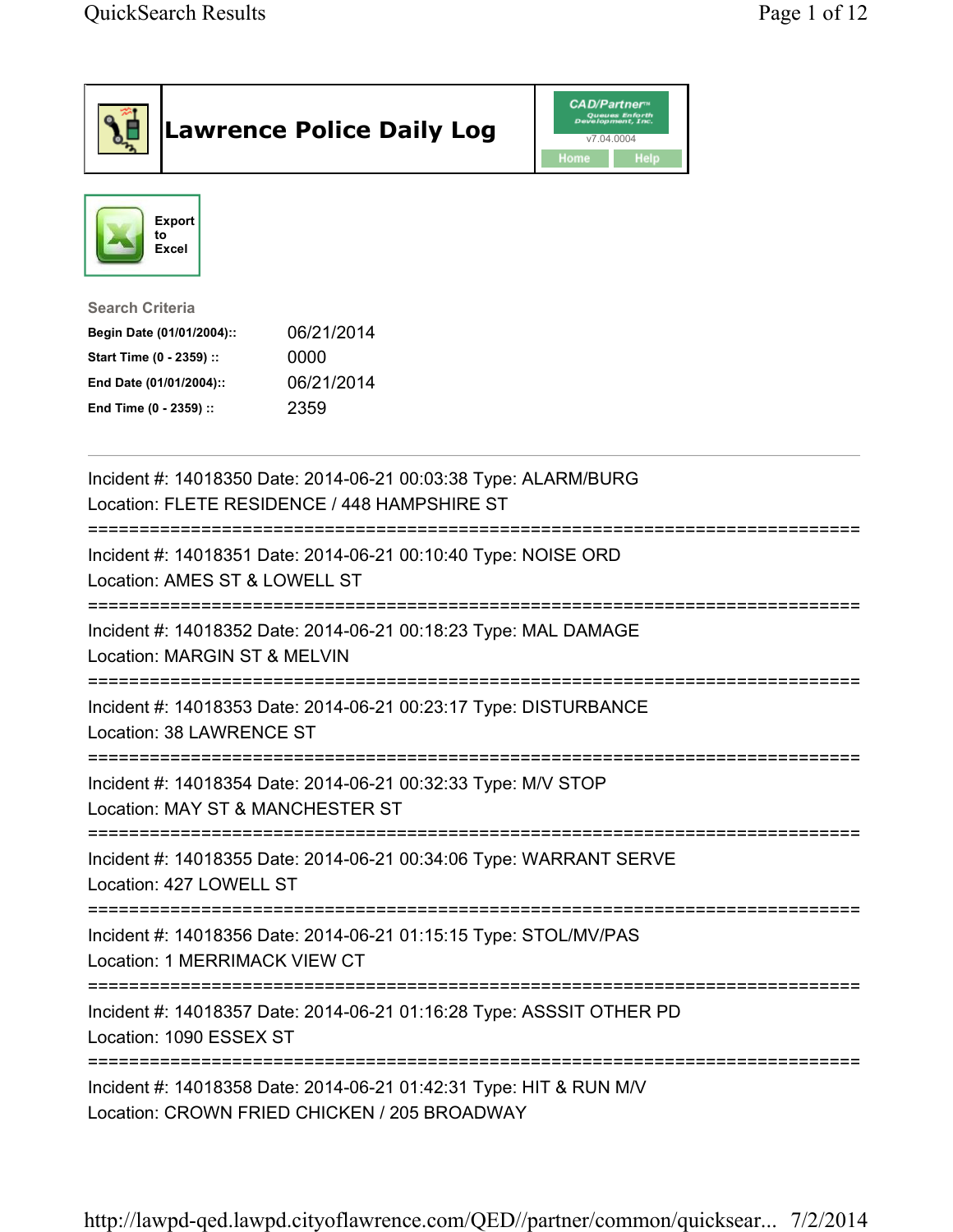| Incident #: 14018359 Date: 2014-06-21 01:43:15 Type: DISTURBANCE<br>Location: 152 WEST ST                                                   |
|---------------------------------------------------------------------------------------------------------------------------------------------|
| Incident #: 14018360 Date: 2014-06-21 02:00:02 Type: HIT & RUN M/V<br>Location: SAM'S FOOD STORE / 389 BROADWAY                             |
| Incident #: 14018361 Date: 2014-06-21 02:05:24 Type: DOMESTIC/PAST<br>Location: 44 WARREN ST FL 2                                           |
| Incident #: 14018362 Date: 2014-06-21 02:06:40 Type: DISTURBANCE<br>Location: 7-11 / 360 BROADWAY                                           |
| Incident #: 14018363 Date: 2014-06-21 02:07:03 Type: AUTO ACC/NO PI<br>Location: 17 BOXFORD ST                                              |
| Incident #: 14018364 Date: 2014-06-21 02:09:24 Type: FIGHT<br>Location: CENTRO ESPANOLE RESTRAUNT / 56 COMMON ST<br>================        |
| Incident #: 14018365 Date: 2014-06-21 02:10:52 Type: DISORDERLY<br>Location: ONE STOP MARKET / ESSEX ST & MILL ST<br>:===================   |
| Incident #: 14018366 Date: 2014-06-21 02:16:40 Type: STOL/MV/PAS<br>Location: 90 LOWELL ST                                                  |
| Incident #: 14018367 Date: 2014-06-21 02:25:54 Type: DISORDERLY<br>Location: 55 NEWBURY ST                                                  |
| Incident #: 14018368 Date: 2014-06-21 02:26:38 Type: NOISE ORD<br>Location: ESSEX AV & ESSEX ST                                             |
| Incident #: 14018369 Date: 2014-06-21 02:28:59 Type: HIT & RUN M/V<br>Location: JACKSON ST & METHUEN ST                                     |
| Incident #: 14018370 Date: 2014-06-21 02:32:29 Type: DISORDERLY<br>Location: DAISY ST & HOLLY ST<br>=========================<br>========== |
| Incident #: 14018371 Date: 2014-06-21 02:51:28 Type: PARK & WALK<br>Location: 50 COMMON ST                                                  |
| Incident #: 14018372 Date: 2014-06-21 02:57:15 Type: DISTURBANCE<br>Loogtion: CEVENLELEVENL / 270 DDOADVAAV                                 |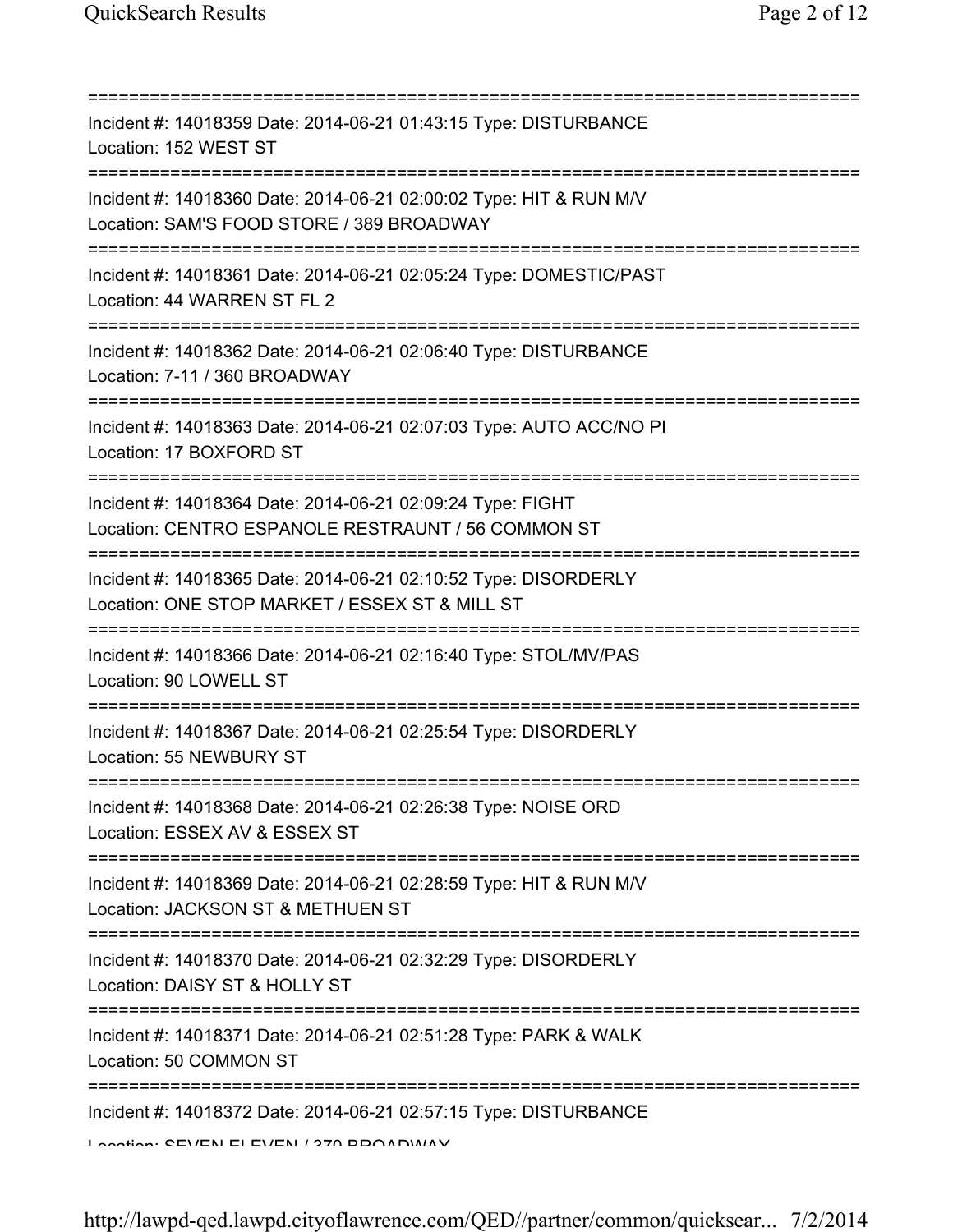| Incident #: 14018373 Date: 2014-06-21 02:59:04 Type: TOW OF M/V<br>Location: TRESPASS TOW / 100 HAWTHORNE WAY<br>========================== |
|---------------------------------------------------------------------------------------------------------------------------------------------|
| Incident #: 14018374 Date: 2014-06-21 03:11:09 Type: AUTO ACC/UNK PI<br>Location: 173 PROSPECT ST                                           |
| Incident #: 14018375 Date: 2014-06-21 03:13:46 Type: DISTURBANCE<br>Location: 29 WASHINGTON ST<br>====================================      |
| Incident #: 14018376 Date: 2014-06-21 03:24:59 Type: ALARMS<br>Location: GOMEZ MARKET / 294 PROSPECT ST                                     |
| Incident #: 14018377 Date: 2014-06-21 03:27:49 Type: DISTURBANCE<br>Location: MELROSE ST & WATER ST                                         |
| Incident #: 14018378 Date: 2014-06-21 03:41:23 Type: ASSSIT OTHER PD<br>Location: 362 ESSEX ST                                              |
| Incident #: 14018379 Date: 2014-06-21 03:46:28 Type: DISORDERLY<br>Location: 31 WASHINGTON ST                                               |
| Incident #: 14018380 Date: 2014-06-21 03:48:09 Type: DISTURBANCE<br>Location: 140 EXCHANGE ST FL 2                                          |
| Incident #: 14018381 Date: 2014-06-21 04:04:01 Type: TOW OF M/V<br>Location: BROADWAY & CROSS ST                                            |
| Incident #: 14018382 Date: 2014-06-21 04:56:50 Type: DISTURBANCE<br>Location: 156 SPRUCE ST FL 3                                            |
| Incident #: 14018383 Date: 2014-06-21 05:01:34 Type: NOISE ORD<br>Location: 9 POPLAR ST                                                     |
| Incident #: 14018384 Date: 2014-06-21 05:07:59 Type: DISTURBANCE<br>Location: 146 SPRUCE ST FL 3                                            |
| ==============<br>Incident #: 14018385 Date: 2014-06-21 05:12:09 Type: SUS PERS/MV<br>Location: CANAL ST & UNION ST                         |
| Incident #: 14018386 Date: 2014-06-21 06:18:58 Type: ASSIST FIRE                                                                            |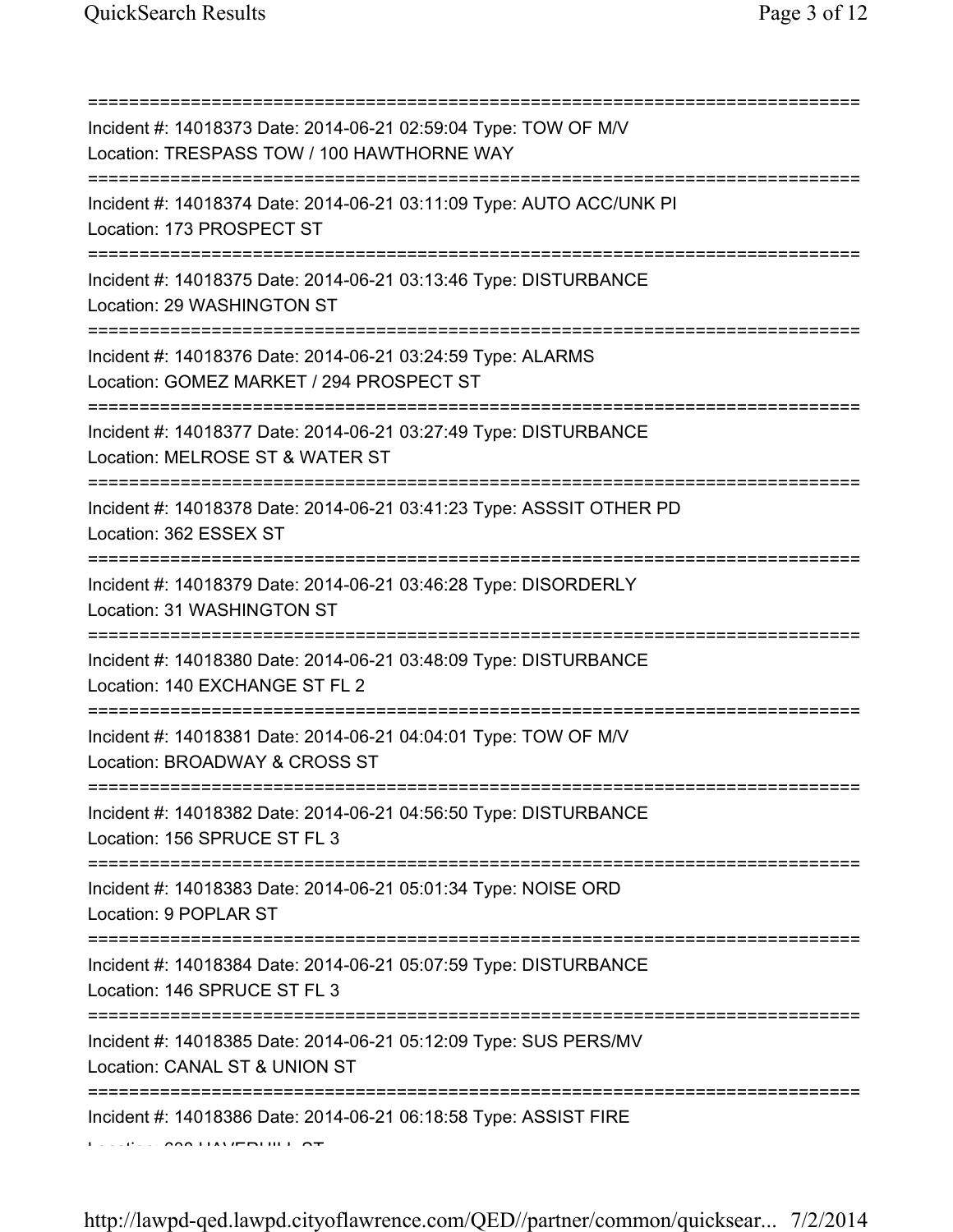=========================================================================== Incident #: 14018387 Date: 2014-06-21 07:01:03 Type: ALARMS Location: IGLESIA BATISTA BIBLICA / 3 GREEN ST =========================================================================== Incident #: 14018388 Date: 2014-06-21 07:09:52 Type: DISTURBANCE Location: 121 WILLOW ST FL 1 =========================================================================== Incident #: 14018389 Date: 2014-06-21 07:12:27 Type: TRESPASSING Location: 35 COMMON ST =========================================================================== Incident #: 14018390 Date: 2014-06-21 08:21:51 Type: ALARMS Location: COMMUNITY ACTION COUNCIL / 305 ESSEX ST =========================================================================== Incident #: 14018391 Date: 2014-06-21 08:47:55 Type: INVEST CONT Location: 542 HAMPSHIRE ST =========================================================================== Incident #: 14018392 Date: 2014-06-21 09:18:52 Type: ALARM/BURG Location: 678 ANDOVER ST =========================================================================== Incident #: 14018393 Date: 2014-06-21 09:54:13 Type: SUS PERS/MV Location: 50 TOWER HILL ST =========================================================================== Incident #: 14018394 Date: 2014-06-21 10:25:35 Type: MEDIC SUPPORT Location: 139 FOSTER ST =========================================================================== Incident #: 14018395 Date: 2014-06-21 10:39:14 Type: HIT & RUN M/V Location: 111 GARDEN ST =========================================================================== Incident #: 14018396 Date: 2014-06-21 10:52:34 Type: MV/BLOCKING Location: 27 KENDALL ST =========================================================================== Incident #: 14018397 Date: 2014-06-21 10:58:06 Type: ROBBERY ARMED Location: FARNHAM ST =========================================================================== Incident #: 14018398 Date: 2014-06-21 11:00:05 Type: CK WELL BEING Location: 296 PROSPECT ST FL 2ND FL =========================================================================== Incident #: 14018399 Date: 2014-06-21 11:08:12 Type: AUTO ACC/NO PI Location: RIVER POINTE WY =========================================================================== Incident #: 14018400 Date: 2014-06-21 11:09:27 Type: MAN DOWN

Location: 40 CEDAR ST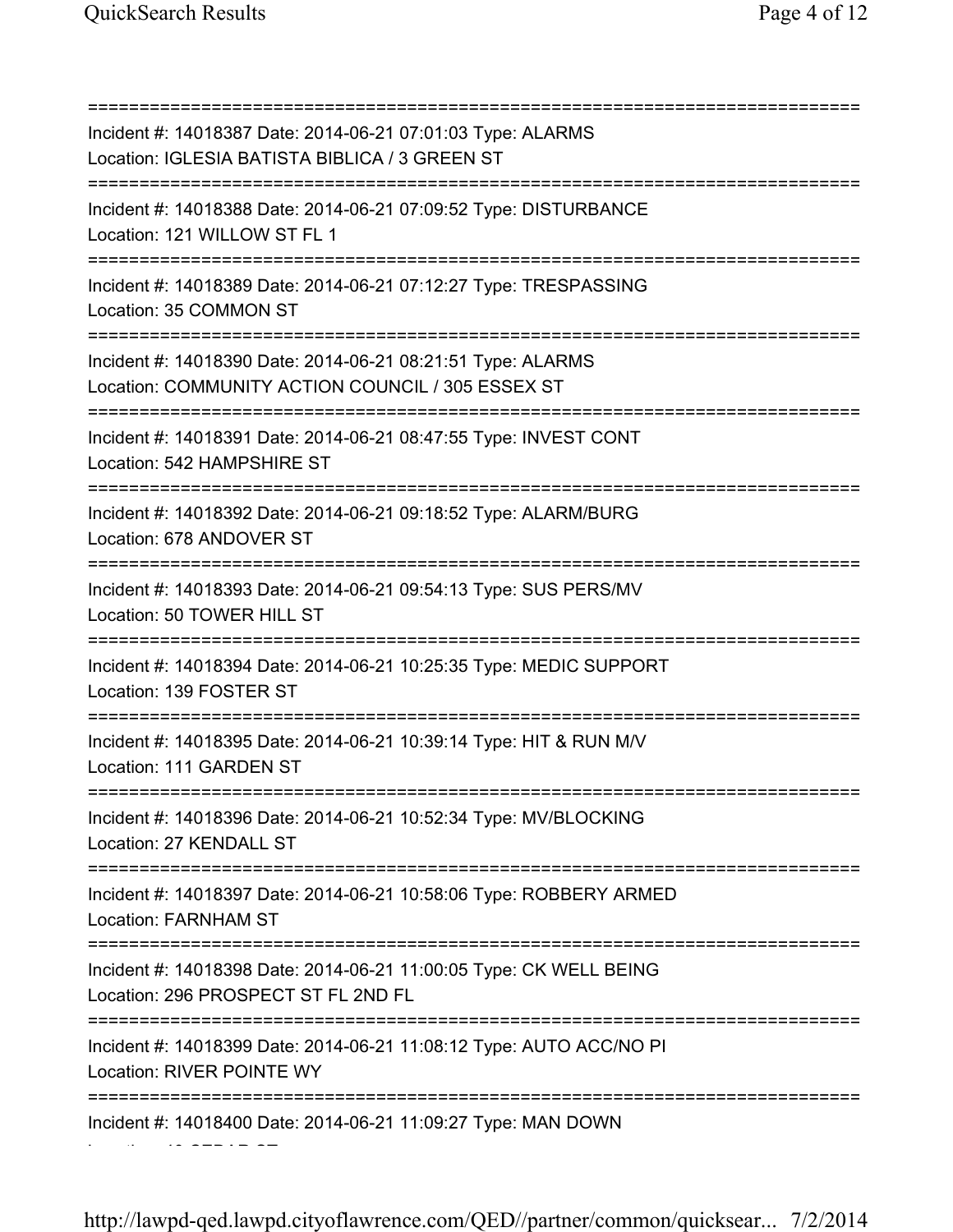=========================================================================== Incident #: 14018401 Date: 2014-06-21 11:13:59 Type: ALARM/BURG Location: MALAYA'S / 2 NEWBURY ST =========================================================================== Incident #: 14018402 Date: 2014-06-21 11:19:42 Type: THREATS Location: 17 MARTHA LN FL 1STFL =========================================================================== Incident #: 14018403 Date: 2014-06-21 11:27:32 Type: WOMAN DOWN Location: 136 WEST ST =========================================================================== Incident #: 14018404 Date: 2014-06-21 11:43:52 Type: TOW OF M/V Location: TRIPOLI BAKERY INC / 106 COMMON ST =========================================================================== Incident #: 14018405 Date: 2014-06-21 12:05:26 Type: RECOV/STOL/MV Location: HOWARD & HIGH =========================================================================== Incident #: 14018406 Date: 2014-06-21 12:22:11 Type: GUN CALL Location: 121 WILLOW ST =========================================================================== Incident #: 14018408 Date: 2014-06-21 13:00:45 Type: A&B PAST Location: LAWRENCE ST & SARATOGA ST =========================================================================== Incident #: 14018407 Date: 2014-06-21 13:01:11 Type: HARASSMENT Location: 62 MELVIN ST #11-16 =========================================================================== Incident #: 14018409 Date: 2014-06-21 13:11:52 Type: ALARM/BURG Location: SANTIAGO RESD / 13 PROSPECT WY =========================================================================== Incident #: 14018410 Date: 2014-06-21 13:47:36 Type: DRUG VIO Location: BRADFORD ST & BRADFORD PL =========================================================================== Incident #: 14018411 Date: 2014-06-21 13:51:27 Type: ALARMS Location: 18 WARWICK ST =========================================================================== Incident #: 14018412 Date: 2014-06-21 14:07:30 Type: WARRANT SERVE Location: LAWRENCE ST =========================================================================== Incident #: 14018413 Date: 2014-06-21 14:09:28 Type: ANIMAL COMPL Location: 55 SAUNDERS ST =========================================================================== Incident #: 14018414 Date: 2014-06-21 14:55:25 Type: FIGHT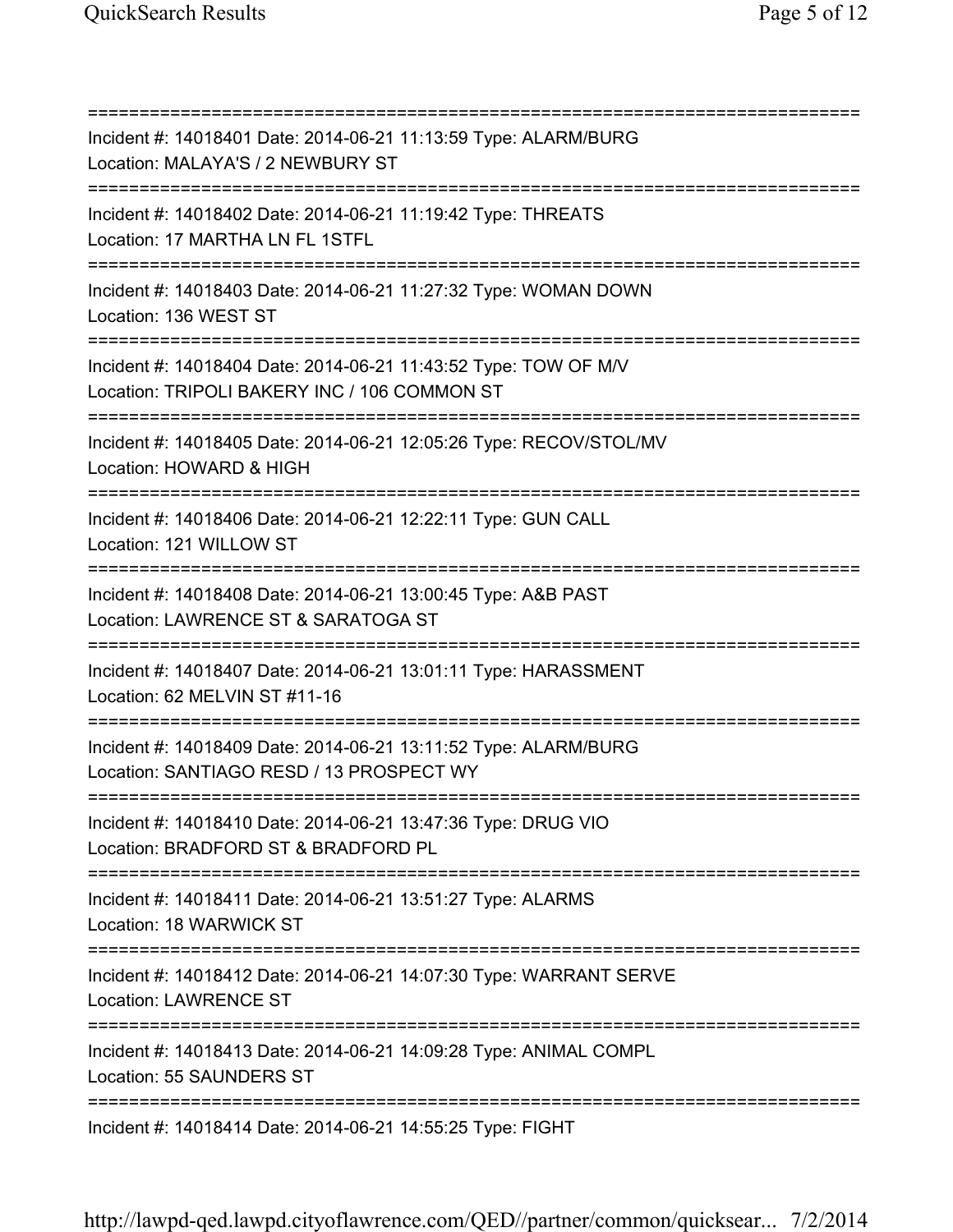=========================================================================== Incident #: 14018415 Date: 2014-06-21 15:13:35 Type: TOW OF M/V Location: METHUEN ST & MILL ST =========================================================================== Incident #: 14018416 Date: 2014-06-21 15:18:02 Type: DOMESTIC/PROG Location: 109 GARDEN ST #APT 4B =========================================================================== Incident #: 14018417 Date: 2014-06-21 15:22:51 Type: DISTURBANCE Location: 108 SPRINGFIELD ST FL 3 =========================================================================== Incident #: 14018418 Date: 2014-06-21 15:42:49 Type: AUTO ACC/NO PI Location: 276 LAWRENCE ST =========================================================================== Incident #: 14018419 Date: 2014-06-21 15:44:36 Type: LOUD NOISE Location: 52 HOWARD ST =========================================================================== Incident #: 14018420 Date: 2014-06-21 15:58:03 Type: ALARM/BURG Location: 25 MARSTON ST #304 =========================================================================== Incident #: 14018421 Date: 2014-06-21 16:06:59 Type: MV/BLOCKING Location: 13 MONTROSE AV =========================================================================== Incident #: 14018422 Date: 2014-06-21 16:14:02 Type: ALARM/BURG Location: BEVERATE RESD / 107 EVERETT ST =========================================================================== Incident #: 14018423 Date: 2014-06-21 16:14:55 Type: ALARMS Location: 7 RITA LN =========================================================================== Incident #: 14018424 Date: 2014-06-21 16:17:01 Type: MV/BLOCKING Location: 193 BRUCE ST =========================================================================== Incident #: 14018425 Date: 2014-06-21 16:20:14 Type: LOUD NOISE Location: 47 CHELMSFORD ST =========================================================================== Incident #: 14018426 Date: 2014-06-21 16:26:33 Type: RECOV/STOL/MV Location: 31 SUMMER ST =========================================================================== Incident #: 14018427 Date: 2014-06-21 16:39:06 Type: LARCENY/PAST Location: 606 CANAL ST =========================================================================== Incident #: 14018428 Date: 2014-06-21 16:58:03 Type: MEDIC SUPPORT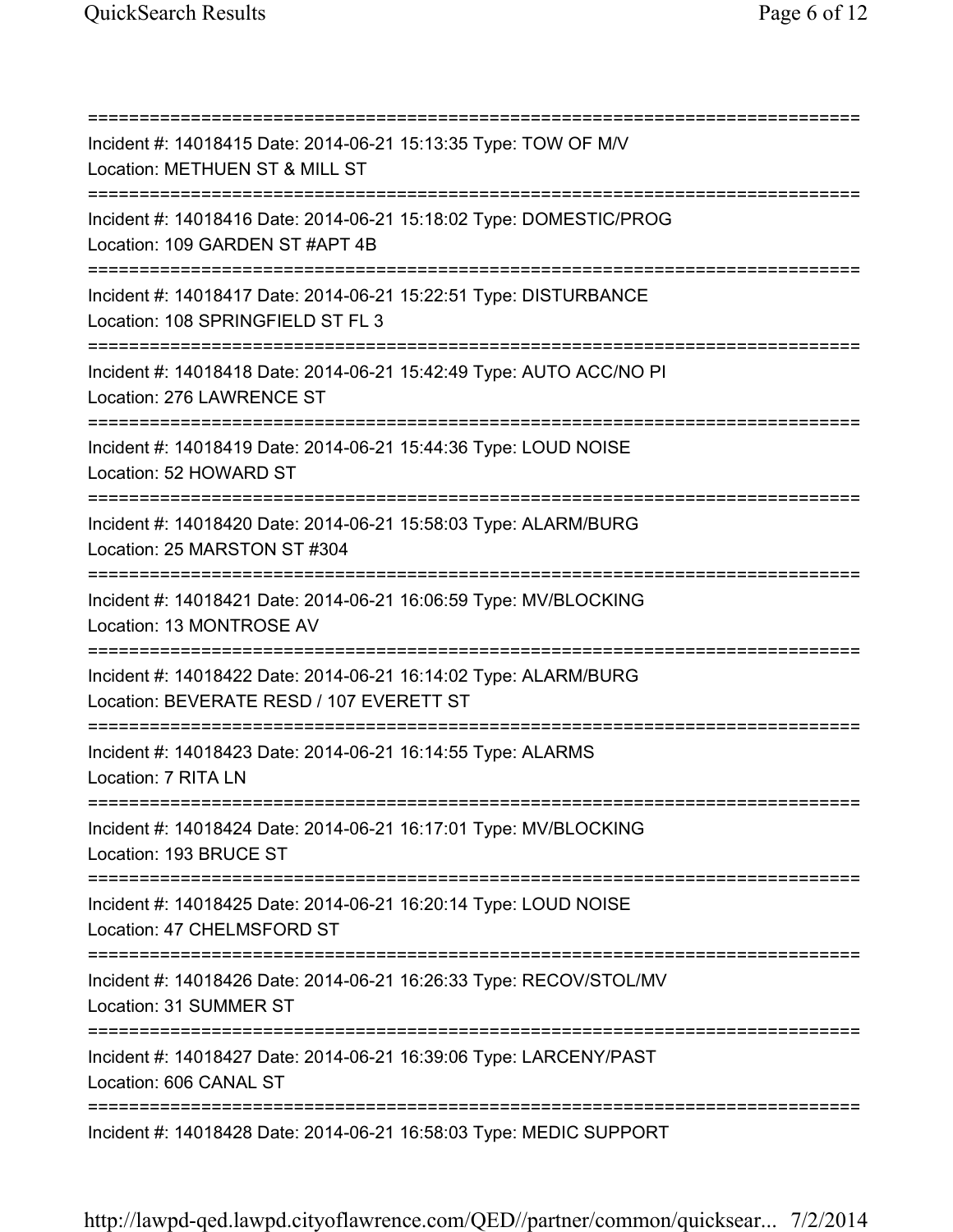| Location: 99 HAMPSHIRE ST                                                                                                       |
|---------------------------------------------------------------------------------------------------------------------------------|
| Incident #: 14018429 Date: 2014-06-21 16:59:39 Type: MV/BLOCKING<br>Location: 82 BAILEY ST                                      |
| Incident #: 14018430 Date: 2014-06-21 17:23:43 Type: NOISE ORD<br>Location: 55 BRUCE ST                                         |
| Incident #: 14018433 Date: 2014-06-21 17:23:59 Type: THREATS<br>Location: 9 HOLTON ST<br>====================================   |
| Incident #: 14018431 Date: 2014-06-21 17:25:41 Type: NOISE ORD<br>Location: PARTHUM SCHOOL / 255 E HAVERHILL ST                 |
| Incident #: 14018432 Date: 2014-06-21 17:25:47 Type: B&E/MV/ATTEMP<br>Location: 121 BUNKERHILL ST                               |
| ---------<br>Incident #: 14018434 Date: 2014-06-21 17:37:24 Type: A&B PAST<br>Location: 161 PARK ST FL 2                        |
| ================================<br>Incident #: 14018435 Date: 2014-06-21 17:42:44 Type: MAL DAMAGE<br>Location: 100 MARSTON ST |
| Incident #: 14018436 Date: 2014-06-21 17:57:31 Type: MAL DAMAGE<br>Location: BOWDOIN ST & CLIFTON ST                            |
| Incident #: 14018437 Date: 2014-06-21 18:04:36 Type: FIGHT<br>Location: 64 WATER ST                                             |
| =====================================<br>Incident #: 14018438 Date: 2014-06-21 18:10:35 Type: M/V STOP<br>Location: 71 GLENN ST |
| Incident #: 14018439 Date: 2014-06-21 18:13:58 Type: NOISE ORD<br>Location: 113 EMMETT ST                                       |
| Incident #: 14018440 Date: 2014-06-21 18:24:39 Type: DISTURBANCE<br>Location: 155 BERNARD AV                                    |
| Incident #: 14018441 Date: 2014-06-21 18:44:06 Type: ALARM/BURG<br>Location: 156 WOODLAND ST                                    |
| Indident # 11010110 Deta: 0011 00 01 10.11.10 Time: TOIN OF NAN                                                                 |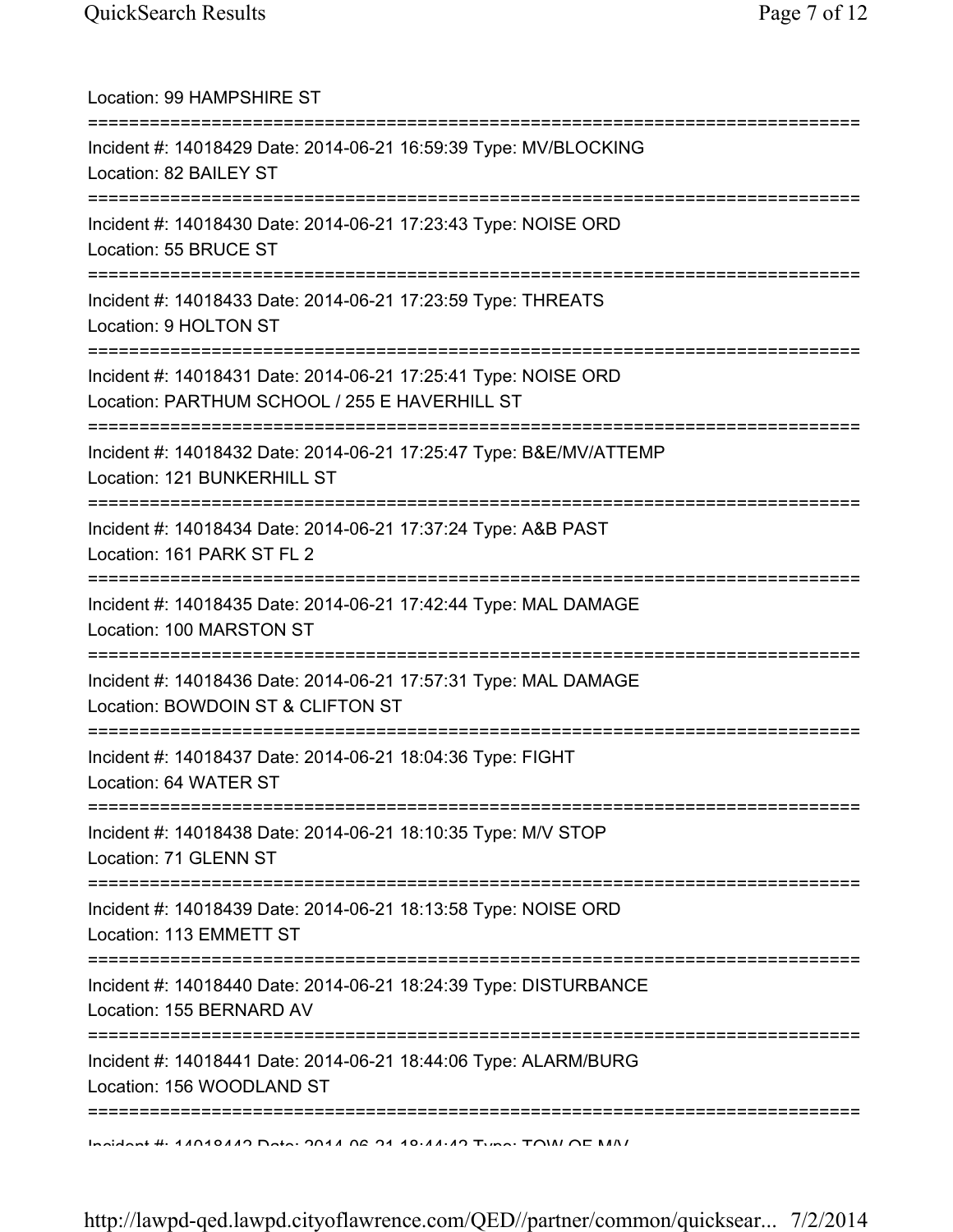Location: 266 BROADWAY =========================================================================== Incident #: 14018443 Date: 2014-06-21 18:46:24 Type: NOISE ORD Location: 186 HOWARD ST =========================================================================== Incident #: 14018444 Date: 2014-06-21 18:48:37 Type: DOMESTIC/PAST Location: 125 LOWELL ST =========================================================================== Incident #: 14018445 Date: 2014-06-21 18:51:55 Type: NOISE ORD Location: FULTON ST & HAVERHILL ST =========================================================================== Incident #: 14018446 Date: 2014-06-21 19:00:04 Type: NOISE ORD Location: 167 FERRY ST =========================================================================== Incident #: 14018447 Date: 2014-06-21 19:08:55 Type: DISTURBANCE Location: 11 GREEN ST #7 =========================================================================== Incident #: 14018448 Date: 2014-06-21 19:16:40 Type: NOISE ORD Location: 17 CAMELLA TEOLI WY =========================================================================== Incident #: 14018449 Date: 2014-06-21 19:18:08 Type: NOISE ORD Location: ARLINGTON ST & WILLOW ST =========================================================================== Incident #: 14018450 Date: 2014-06-21 19:26:39 Type: NOISE ORD Location: 142 WEST ST =========================================================================== Incident #: 14018451 Date: 2014-06-21 19:34:25 Type: TRESPASSING Location: MERRIMACK ST & S BROADWAY =========================================================================== Incident #: 14018452 Date: 2014-06-21 19:35:56 Type: AUTO ACC/PED Location: ARLINGTON ST & TENNEY ST =========================================================================== Incident #: 14018453 Date: 2014-06-21 19:45:58 Type: HIT & RUN M/V Location: 53 WEST ST =========================================================================== Incident #: 14018454 Date: 2014-06-21 19:48:20 Type: NOISE ORD Location: 91 BROOKFIELD ST =========================================================================== Incident #: 14018455 Date: 2014-06-21 19:51:20 Type: B&E/PAST Location: 10 DIAMOND ST #14 ===========================================================================  $1.01414040456$  Date: 2014 06 21 19:50  $0.17 \times 10005$  ORD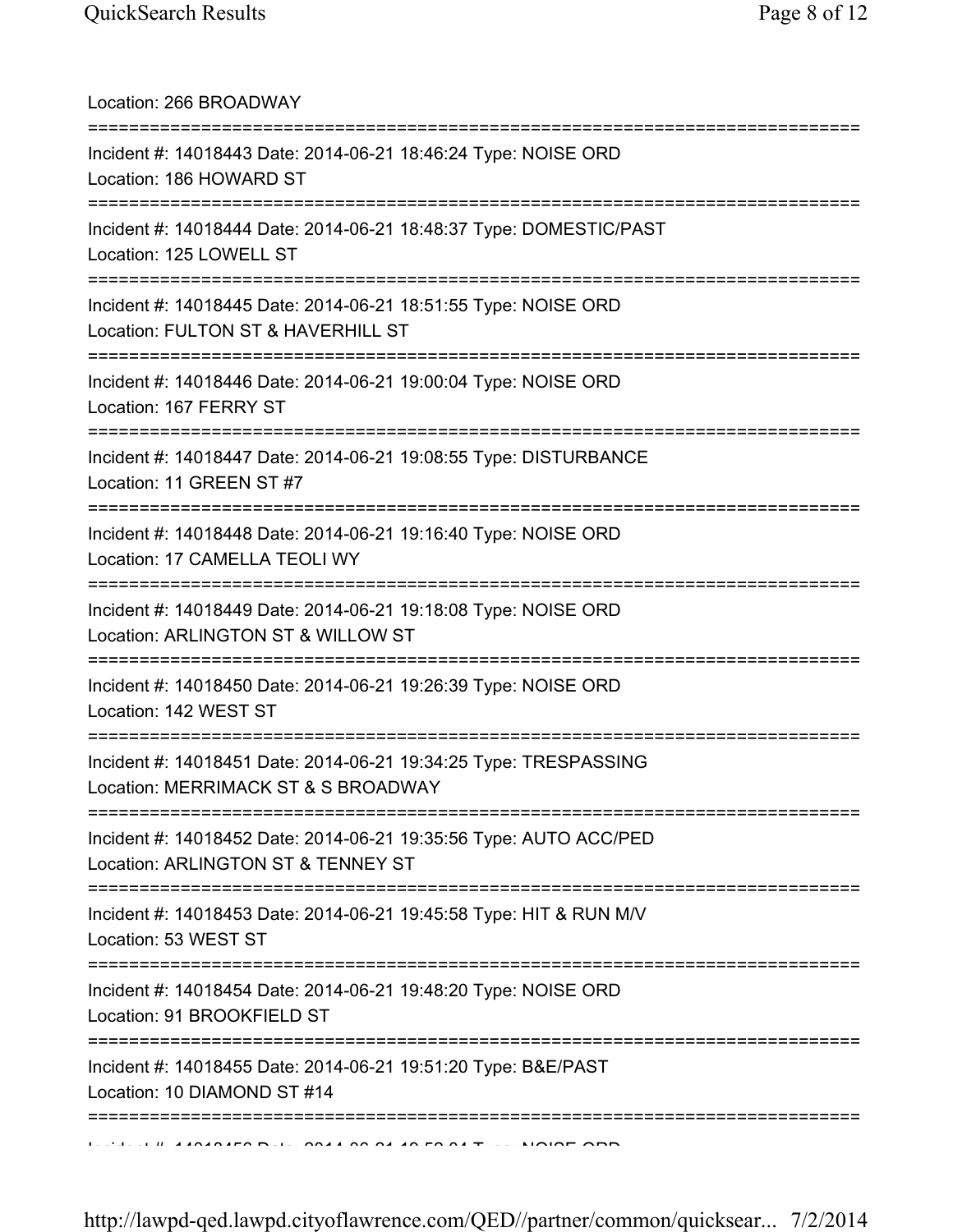| Location: 47 CHELMSFORD ST                                                                                                                            |
|-------------------------------------------------------------------------------------------------------------------------------------------------------|
| Incident #: 14018457 Date: 2014-06-21 19:52:58 Type: TOW OF M/V<br>Location: CVS PHARMACY / 266 BROADWAY<br>;===============================          |
| Incident #: 14018458 Date: 2014-06-21 19:59:28 Type: LOUD NOISE<br>Location: FULTON ST & HAVERHILL ST<br>========================<br>================ |
| Incident #: 14018459 Date: 2014-06-21 20:16:22 Type: NOISE ORD<br>Location: 41 E HAVERHILL ST                                                         |
| Incident #: 14018460 Date: 2014-06-21 20:32:58 Type: NOISE ORD<br>Location: 26 PLEASANT TER                                                           |
| Incident #: 14018461 Date: 2014-06-21 20:36:27 Type: NOISE ORD<br>Location: CROSBY ST & S BROADWAY                                                    |
| Incident #: 14018462 Date: 2014-06-21 20:39:54 Type: DOMESTIC/PROG<br>Location: 71 BROOK ST FL 3                                                      |
| Incident #: 14018463 Date: 2014-06-21 20:52:25 Type: DISTURBANCE<br>Location: 1 BERKELEY ST #1                                                        |
| Incident #: 14018464 Date: 2014-06-21 20:53:58 Type: NOISE ORD<br><b>Location: LEROY AVE</b>                                                          |
| Incident #: 14018465 Date: 2014-06-21 20:55:01 Type: NOISE ORD<br>Location: 8 WILLOUGHBY ST<br>================================                       |
| Incident #: 14018466 Date: 2014-06-21 20:56:07 Type: NOISE ORD<br>Location: 8 SAUNDERS ST                                                             |
| Incident #: 14018467 Date: 2014-06-21 21:04:36 Type: NOISE ORD<br>Location: 565 HAVERHILL ST                                                          |
| Incident #: 14018468 Date: 2014-06-21 21:09:14 Type: AUTO ACC/PED<br>Location: 1 BODWELL ST                                                           |
| ====================<br>Incident #: 14018469 Date: 2014-06-21 21:09:36 Type: FIRE WORKS<br>Location: 34 SALEM ST                                      |
|                                                                                                                                                       |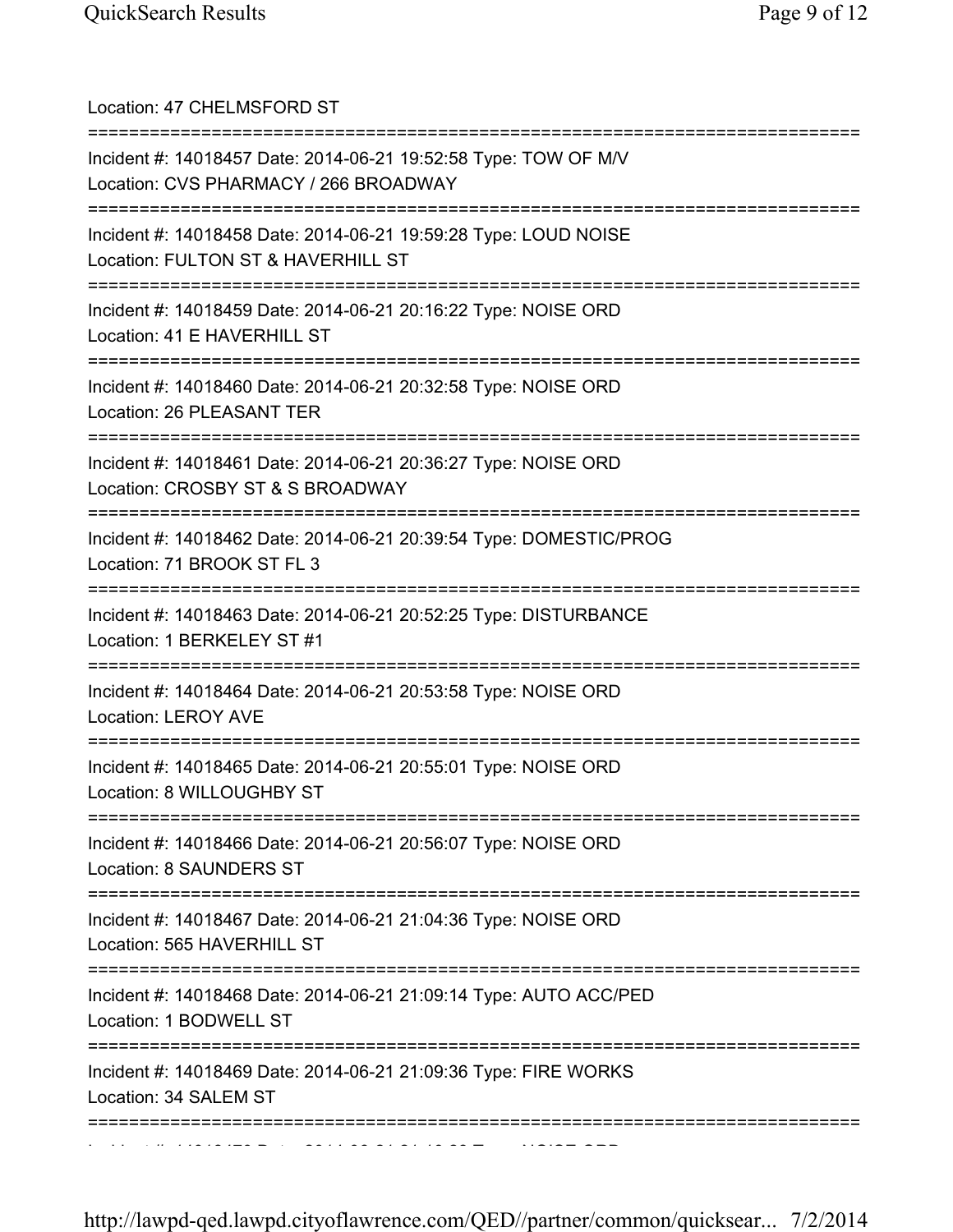Location: 73 ELM ST

| Incident #: 14018471 Date: 2014-06-21 21:15:27 Type: NOISE ORD<br>Location: 76 SARATOGA ST<br>====================                 |
|------------------------------------------------------------------------------------------------------------------------------------|
| Incident #: 14018472 Date: 2014-06-21 21:15:43 Type: NOISE ORD<br>Location: 151 SYLVESTER ST                                       |
| Incident #: 14018473 Date: 2014-06-21 21:16:06 Type: UNWANTEDGUEST<br>Location: SUPER LIQUOR / 35 S BROADWAY                       |
| Incident #: 14018474 Date: 2014-06-21 21:22:01 Type: ANIMAL COMPL<br>Location: COMMONWEALTH DR & MARSTON ST<br>------------------- |
| Incident #: 14018476 Date: 2014-06-21 21:28:45 Type: MISSING PERS<br>Location: 18 BELLEVUE ST null                                 |
| Incident #: 14018475 Date: 2014-06-21 21:31:29 Type: NOISE ORD<br>Location: FERRY ST & KENDALL ST                                  |
| Incident #: 14018477 Date: 2014-06-21 21:33:22 Type: NOISE ORD<br>Location: 80 CAMBRIDGE ST                                        |
| Incident #: 14018478 Date: 2014-06-21 21:36:03 Type: DISTURBANCE<br>Location: 77 S UNION ST                                        |
| Incident #: 14018479 Date: 2014-06-21 21:36:24 Type: ALARM/BURG<br>Location: LAWRENCE COMMUNITY ACCESS T.V. / 468 ESSEX ST         |
| Incident #: 14018480 Date: 2014-06-21 21:37:22 Type: NOISE ORD<br>Location: 237 ERVING AV                                          |
| Incident #: 14018481 Date: 2014-06-21 21:39:57 Type: NOISE ORD<br>Location: 5 HAVERHILL ST                                         |
| Incident #: 14018482 Date: 2014-06-21 21:47:56 Type: NOISE ORD<br>Location: 95 AMES ST                                             |
| Incident #: 14018483 Date: 2014-06-21 21:51:20 Type: NOISE ORD<br>Location: 136 WALNUT ST FL 1                                     |
|                                                                                                                                    |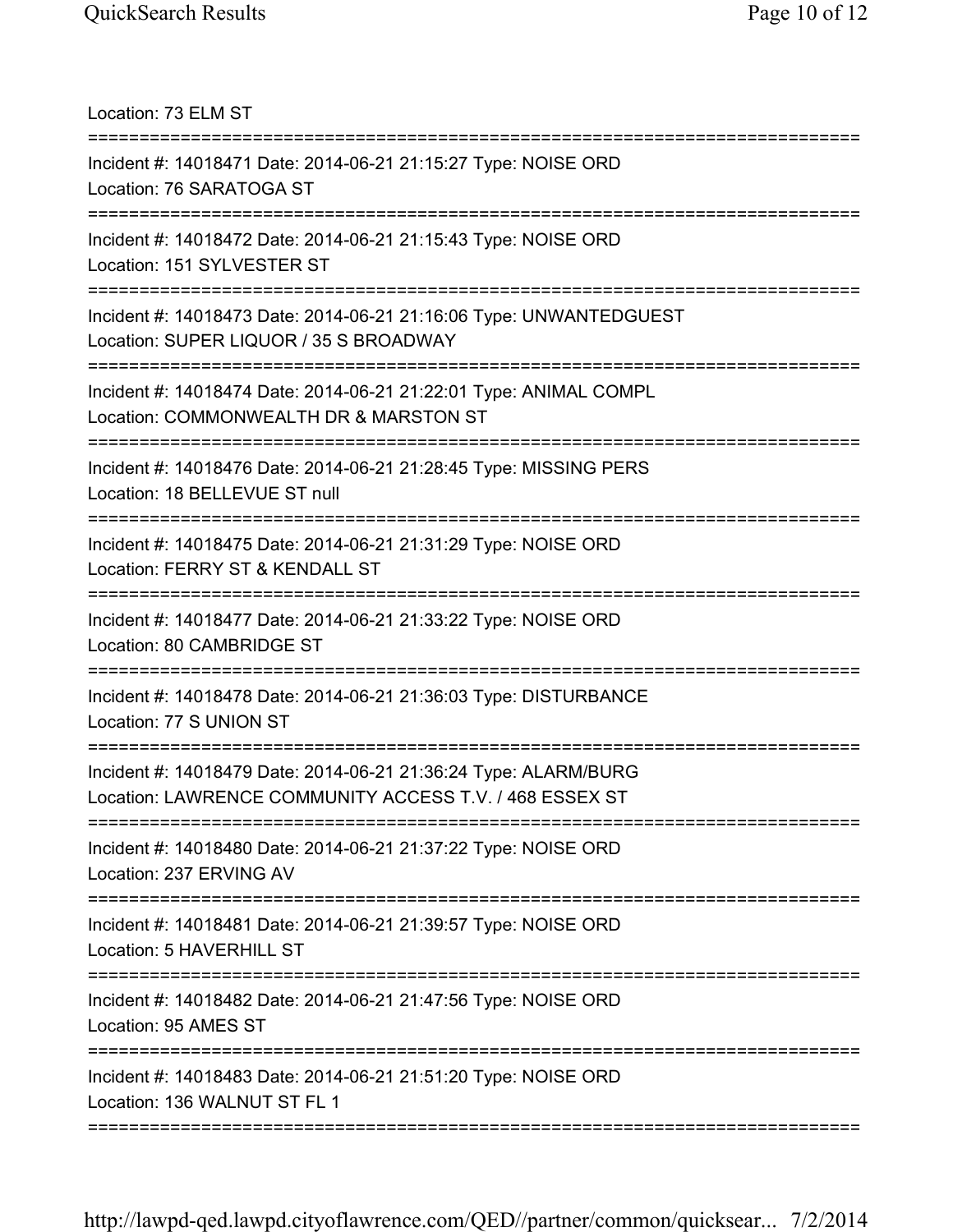| Location: 1133 ESSEX ST                                                                                                                                 |
|---------------------------------------------------------------------------------------------------------------------------------------------------------|
| Incident #: 14018485 Date: 2014-06-21 21:53:48 Type: SUS PERS/MV<br>Location: 64 MANCHESTER ST                                                          |
| Incident #: 14018486 Date: 2014-06-21 22:03:00 Type: UNWANTEDGUEST<br>Location: 19 KENDALL ST<br>==================================                     |
| Incident #: 14018487 Date: 2014-06-21 22:06:55 Type: NOISE ORD<br>Location: CRESCENT ST & FOREST ST                                                     |
| Incident #: 14018488 Date: 2014-06-21 22:17:17 Type: SHOTS FIRED<br>Location: DARTMOUTH ST & YALE ST                                                    |
| Incident #: 14018489 Date: 2014-06-21 22:29:45 Type: NOISE ORD<br>Location: 684 LOWELL ST                                                               |
| Incident #: 14018490 Date: 2014-06-21 22:38:59 Type: UNKNOWN PROB<br>Location: HAMPSHIRE ST & MYRTLE ST                                                 |
| Incident #: 14018491 Date: 2014-06-21 22:42:05 Type: NOISE ORD<br>Location: 15 CLIFTON ST                                                               |
| Incident #: 14018492 Date: 2014-06-21 22:48:56 Type: NOISE ORD<br>Location: 110 LEROY AV                                                                |
| Incident #: 14018493 Date: 2014-06-21 23:01:24 Type: ROBBERY PAST<br>Location: 49 EUTAW ST #B                                                           |
| Incident #: 14018494 Date: 2014-06-21 23:07:13 Type: NOISE ORD<br>Location: 61 TENNEY ST                                                                |
| Incident #: 14018495 Date: 2014-06-21 23:14:31 Type: SUS PERS/MV<br>Location: 13 E PLATT ST<br>:======================<br>============================= |
| Incident #: 14018496 Date: 2014-06-21 23:16:39 Type: FIGHT<br>Location: 551 MT VERNON ST                                                                |
| Incident #: 14018497 Date: 2014-06-21 23:19:33 Type: SUICIDE ATTEMPT<br>Location: FROST SCHOOL / 33 HAMLET ST                                           |
|                                                                                                                                                         |